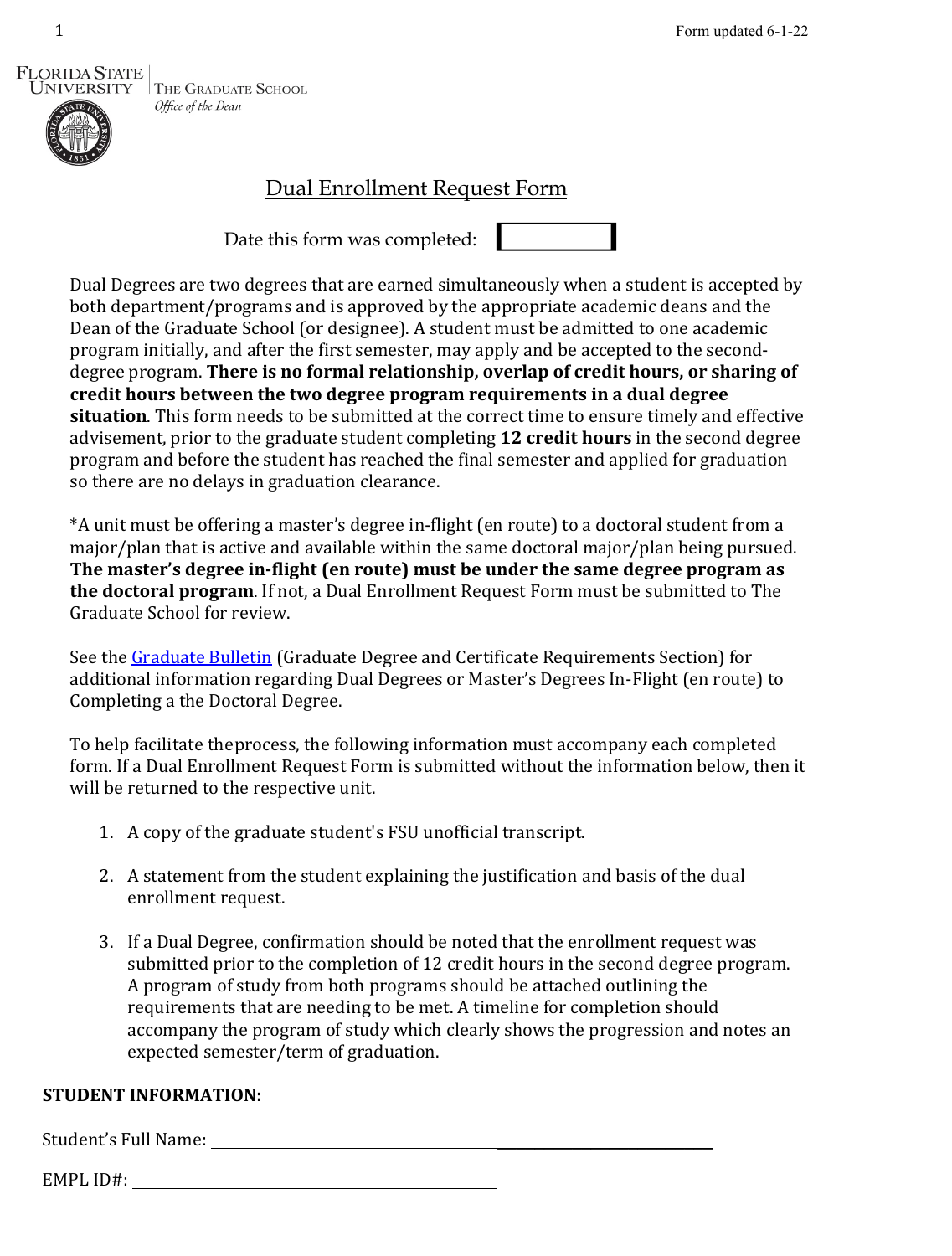## **CURRENT DEGREE (1):**

| Professional<br>Degree Type:<br>Master's<br>Doctoral                                                                                                                                                                           |
|--------------------------------------------------------------------------------------------------------------------------------------------------------------------------------------------------------------------------------|
|                                                                                                                                                                                                                                |
|                                                                                                                                                                                                                                |
| Degree Program Name: 1988 and 2008 and 2008 and 2008 and 2008 and 2008 and 2008 and 2008 and 2008 and 2008 and 2008 and 2008 and 2008 and 2008 and 2008 and 2008 and 2008 and 2008 and 2008 and 2008 and 2008 and 2008 and 200 |
|                                                                                                                                                                                                                                |
| Academic Plan Code (*Filled out by dept/unit): _________________________________                                                                                                                                               |
|                                                                                                                                                                                                                                |
| DEGREE TO BE ADDED (2):                                                                                                                                                                                                        |
| Master's<br>Doctoral<br>Professional<br>Degree Type:                                                                                                                                                                           |
|                                                                                                                                                                                                                                |
|                                                                                                                                                                                                                                |
|                                                                                                                                                                                                                                |
|                                                                                                                                                                                                                                |
| Academic Plan Code (*Filled out by dept/unit): _________________________________                                                                                                                                               |
|                                                                                                                                                                                                                                |

#### **CONFIRMATION OF ENROLLMENT:**

 If a Dual Degree, will this Dual Enrollment Request Form be submitted prior to the completion of 12 credit hours in the second degree program?

|  | I<br>×<br>۰. |  |
|--|--------------|--|
|  |              |  |

| I<br>Yes | No |
|----------|----|
|          |    |

If No, please provide a reason as to why was this form not submitted at the correct time?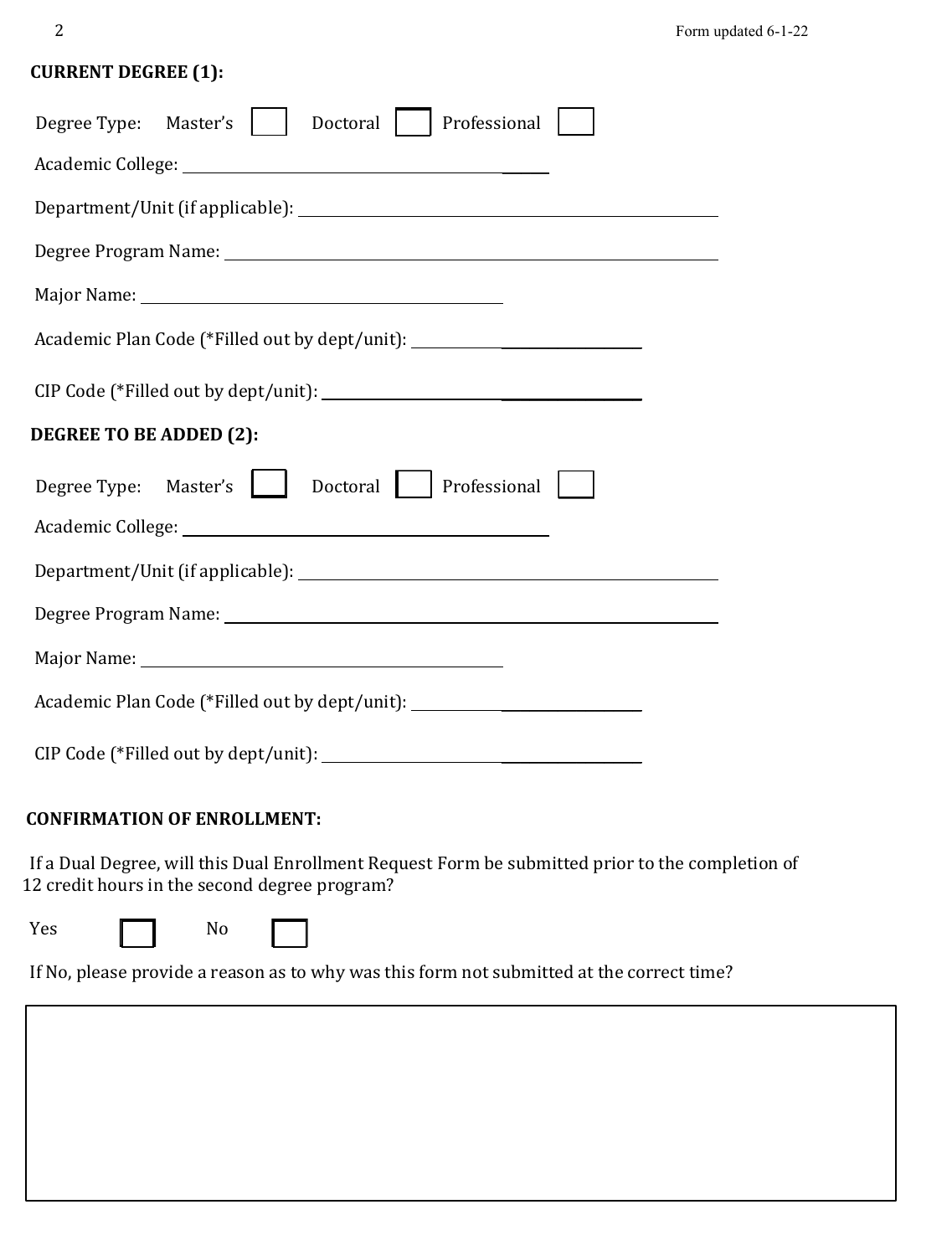### **STATEMENT FROM THE GRADUATE STUDENT AND ADDITIONAL DOCUMENTS:**

Address the basis for the Dual Enrollment request.

If a Dual Degree, please provide a program of study from both programs outlining the requirements that are needing to be met. A timeline for completion should be attached as well. The timeline must be detailed and provide a clear articulation of what is left to be done and dates by which things will be accomplished. A semester of expected graduation must also be provided. If additional room is needed, attached paperwork may be included: